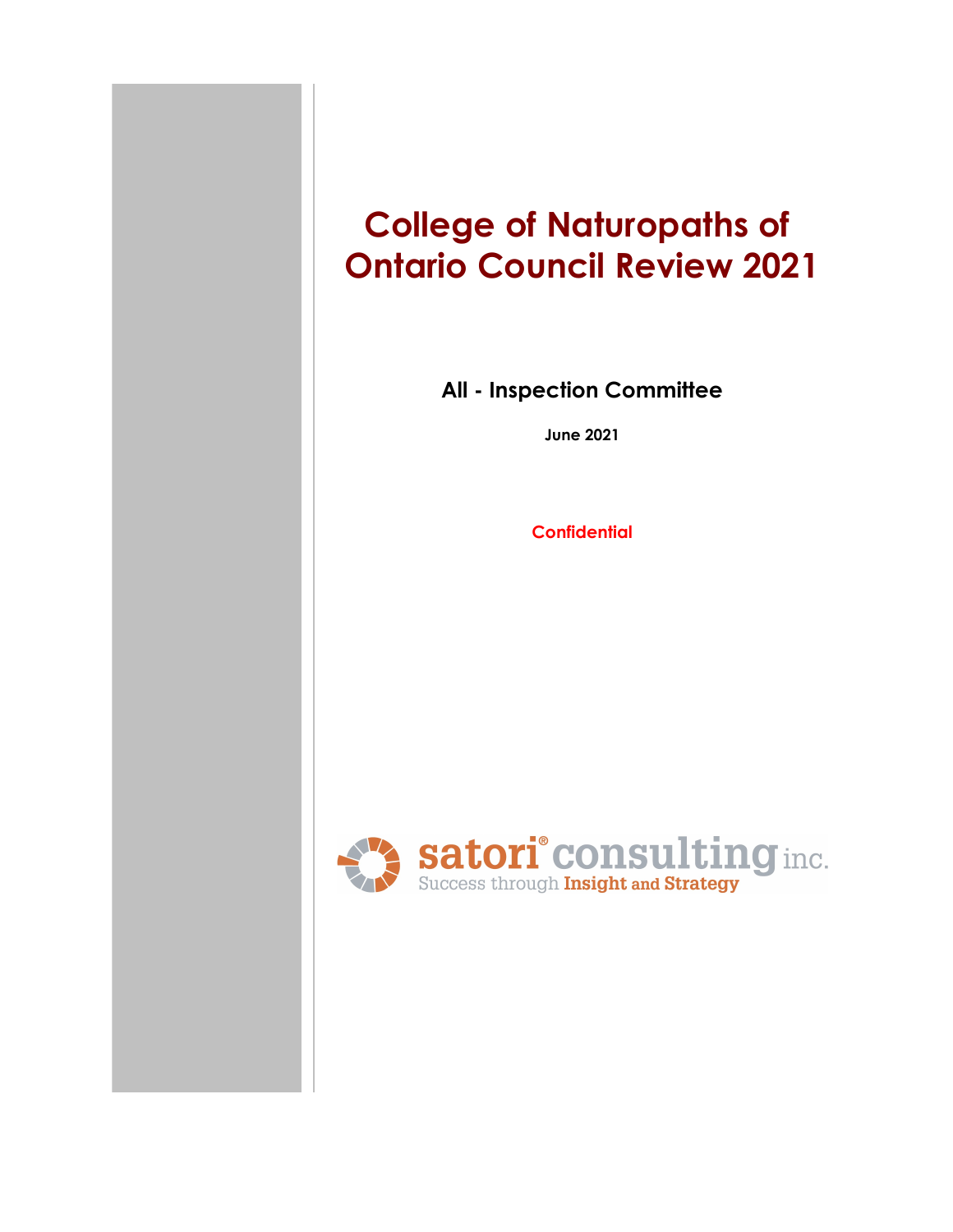# **Inspection Committee Self/Peer Review**

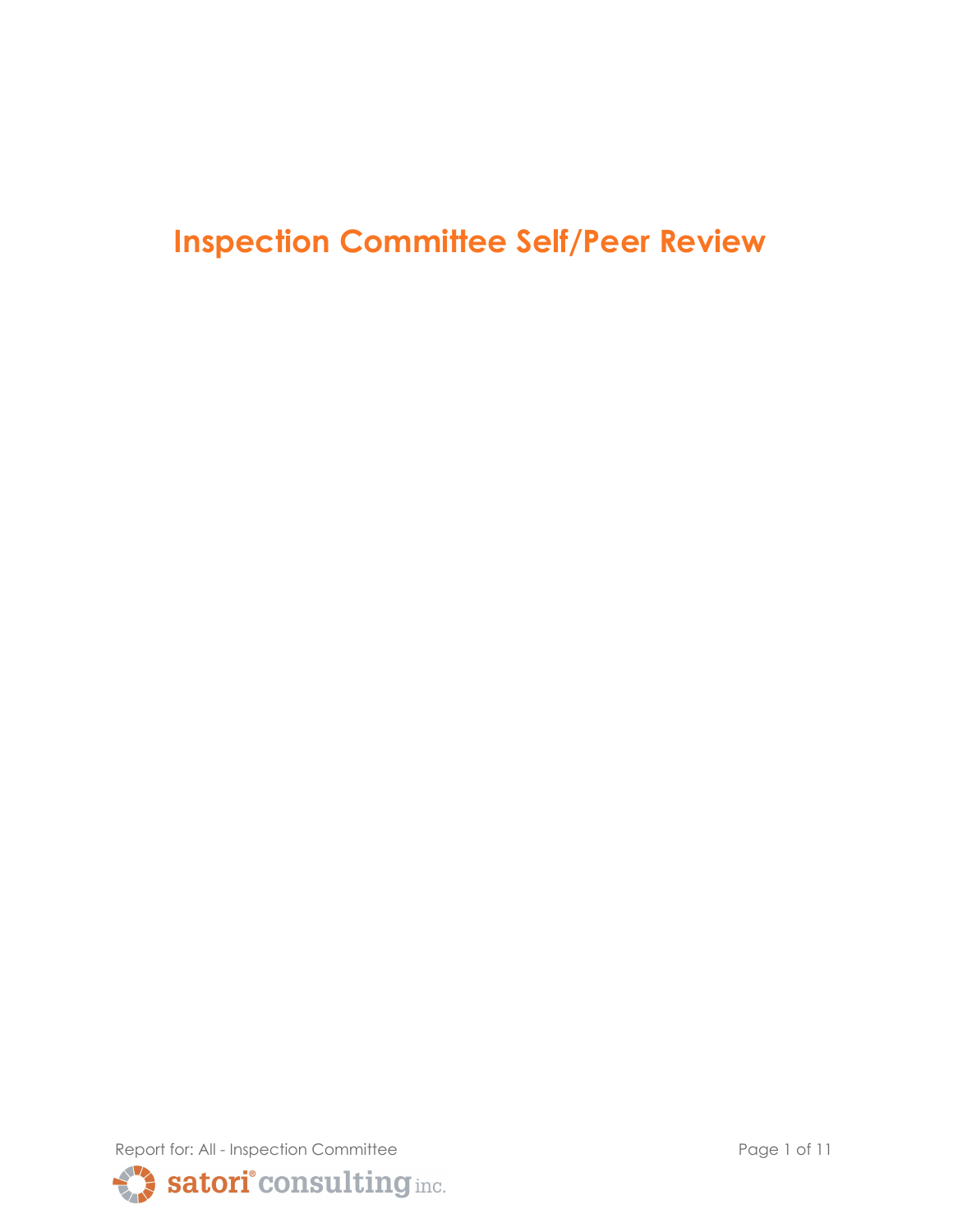# **Average Rating by Competencies**



Report for: All - Inspection Committee Page 2 of 11 satori<sup>°</sup>consulting inc.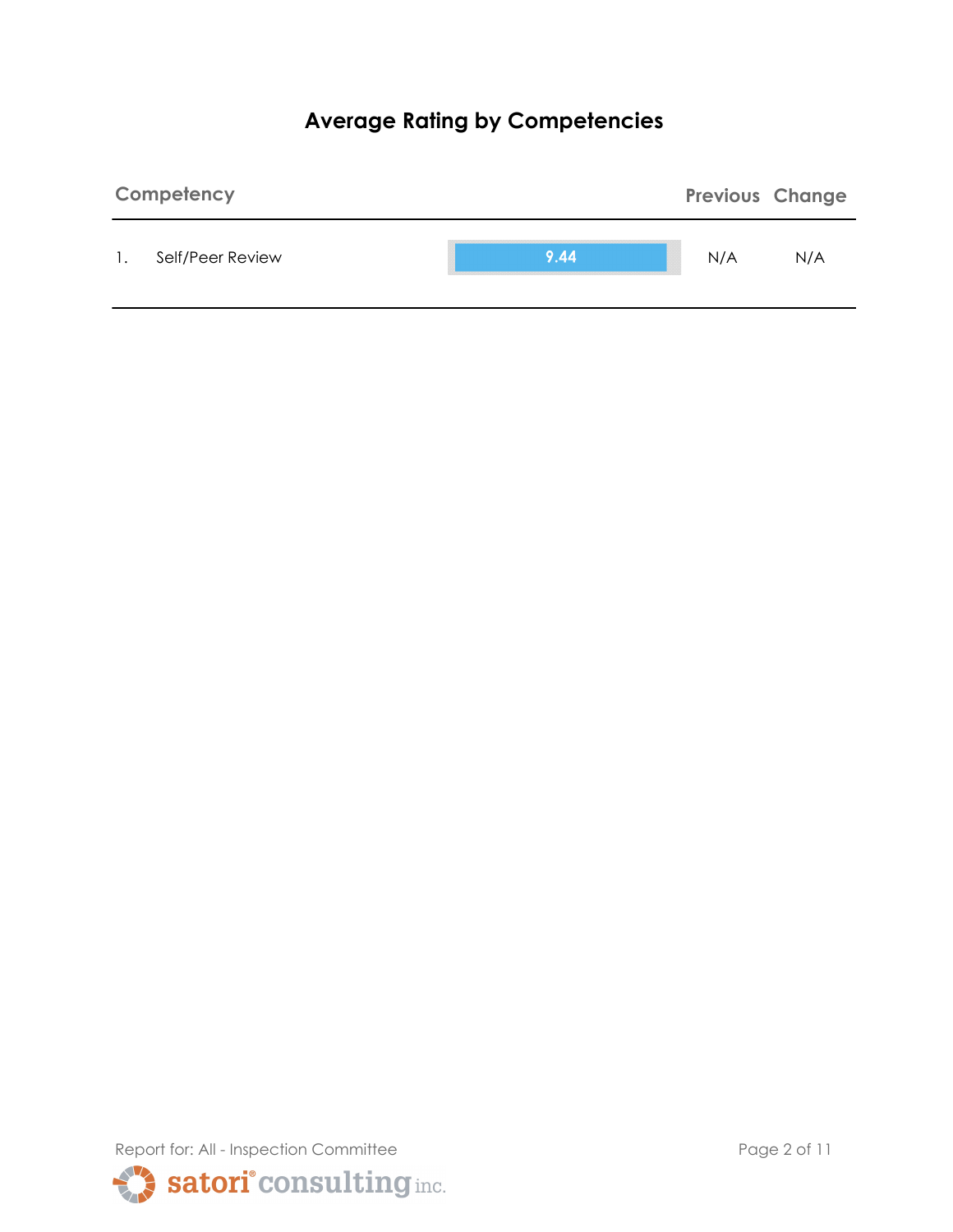## **Competencies**

**\_\_\_\_\_\_\_\_\_\_\_\_\_\_\_\_\_\_\_\_\_\_\_\_\_\_\_\_\_\_\_\_\_\_\_\_\_\_\_\_\_\_\_\_\_\_\_\_\_\_\_\_\_\_\_\_\_\_\_\_\_\_\_\_\_\_\_\_\_**

## **Inspection Committee Self/Peer Review**

1. Participates with a good balance of listening and talking.

|                                                                                       | 0 | $\mathbf{I}$ | $\overline{2}$      | $\mathbf{3}$ | $\overline{\mathbf{4}}$ | 5              | 6              | $\overline{7}$          | 8              | 9 | 10 | Prev. | Change |
|---------------------------------------------------------------------------------------|---|--------------|---------------------|--------------|-------------------------|----------------|----------------|-------------------------|----------------|---|----|-------|--------|
|                                                                                       |   |              |                     |              | $\overline{0}$          |                | $\overline{0}$ | $\overline{0}$          |                | 5 | 13 |       |        |
| <b>Committee Ratings</b>                                                              |   | $\Omega$     | $\mathbf 0$         | $\mathbf{1}$ |                         | $\overline{0}$ |                |                         | $\mathbf 0$    |   |    |       |        |
| Overall Average                                                                       |   |              |                     |              |                         | 9.37           |                |                         |                |   |    | N/A   | N/A    |
| 2. Is always prepared for Inspection Committee meetings.                              |   |              |                     |              |                         |                |                |                         |                |   |    |       |        |
|                                                                                       | 0 | $\mathbf{I}$ | $\overline{2}$      | $\mathbf{3}$ | $\overline{\mathbf{4}}$ | $5\phantom{1}$ | 6              | $\overline{7}$          | 8              | 9 | 10 | Prev. | Change |
| <b>Committee Ratings</b>                                                              |   | $\Omega$     | $\overline{0}$      | $\mathbf 0$  | $\overline{0}$          | $\mathbf{1}$   | $\Omega$       | $\overline{0}$          | $\overline{0}$ | 5 | 13 |       |        |
| Overall Average                                                                       |   |              |                     |              |                         | 9.47           |                |                         |                |   |    | N/A   | N/A    |
| 3. Willingly and constructively engages in difficult conversations when<br>necessary. |   |              |                     |              |                         |                |                |                         |                |   |    |       |        |
|                                                                                       | 0 | $\mathbf{I}$ | $\overline{2}$      | $\mathbf{3}$ | 4                       | $5\phantom{1}$ | 6              | $\overline{\mathbf{z}}$ | 8              | 9 | 10 | Prev. | Change |
| <b>Committee Ratings</b>                                                              |   | $\mathbf 0$  | $\mathsf{O}\xspace$ | 0            | $\mathbf 0$             | 1              | $\mathbf 0$    | $\mathbf 0$             | $\mathbf 0$    | 5 | 13 |       |        |
|                                                                                       |   |              |                     |              |                         |                |                |                         |                |   |    |       |        |
| Overall Average                                                                       |   |              |                     |              |                         | 9.47           |                |                         |                |   |    | N/A   | N/A    |
|                                                                                       |   |              |                     |              |                         |                |                |                         |                |   |    |       |        |

4. Actively participates in all Inspection Committee discussions.

|                   |  |  |      |  |                      |  |     | 0 1 2 3 4 5 6 7 8 9 10 Prev. Change |
|-------------------|--|--|------|--|----------------------|--|-----|-------------------------------------|
| Committee Ratings |  |  |      |  | 0 0 0 0 1 0 2 0 5 11 |  |     |                                     |
| Overall Average   |  |  | 9.16 |  |                      |  | N/A | N/A                                 |

**\_\_\_\_\_\_\_\_\_\_\_\_\_\_\_\_\_\_\_\_\_\_\_\_\_\_\_\_\_\_\_\_\_\_\_\_\_\_\_\_\_\_\_\_\_\_\_\_\_\_\_\_\_\_\_\_\_\_\_\_\_\_\_\_\_\_\_\_\_**



satori° consulting inc.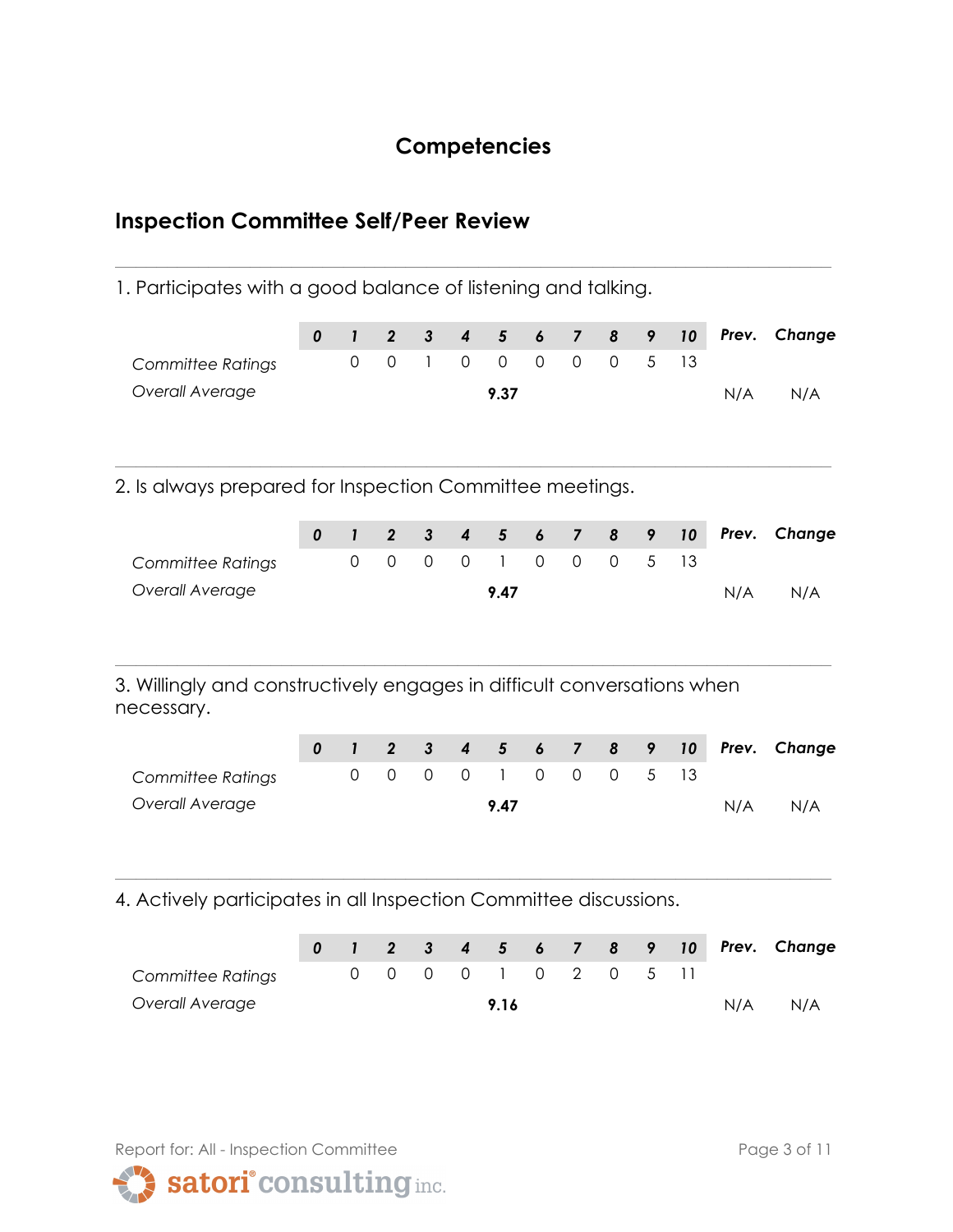5. Is independent and objective.

|                   |  |  |                      |  |  |     | 0 1 2 3 4 5 6 7 8 9 10 Prev. Change |
|-------------------|--|--|----------------------|--|--|-----|-------------------------------------|
| Committee Ratings |  |  | 0 0 0 0 0 0 0 1 7 11 |  |  |     |                                     |
| Overall Average   |  |  | 9.53                 |  |  | N/A | N/A                                 |

**\_\_\_\_\_\_\_\_\_\_\_\_\_\_\_\_\_\_\_\_\_\_\_\_\_\_\_\_\_\_\_\_\_\_\_\_\_\_\_\_\_\_\_\_\_\_\_\_\_\_\_\_\_\_\_\_\_\_\_\_\_\_\_\_\_\_\_\_\_**

**\_\_\_\_\_\_\_\_\_\_\_\_\_\_\_\_\_\_\_\_\_\_\_\_\_\_\_\_\_\_\_\_\_\_\_\_\_\_\_\_\_\_\_\_\_\_\_\_\_\_\_\_\_\_\_\_\_\_\_\_\_\_\_\_\_\_\_\_\_**

6. Takes an active role in policy reviews when necessary.

|                   |  |  |      |  |                      |  |     | 0 1 2 3 4 5 6 7 8 9 10 Prev. Change |
|-------------------|--|--|------|--|----------------------|--|-----|-------------------------------------|
| Committee Ratings |  |  |      |  | 0 0 0 0 0 0 0 0 5 13 |  |     |                                     |
| Overall Average   |  |  | 9.72 |  |                      |  | N/A | N/A                                 |

**\_\_\_\_\_\_\_\_\_\_\_\_\_\_\_\_\_\_\_\_\_\_\_\_\_\_\_\_\_\_\_\_\_\_\_\_\_\_\_\_\_\_\_\_\_\_\_\_\_\_\_\_\_\_\_\_\_\_\_\_\_\_\_\_\_\_\_\_\_**

7. Is focused on delivering on the Inspection Committee's mandate.

|                          |  |  |      |  |                      |  |     | 0 1 2 3 4 5 6 7 8 9 10 Prev. Change |
|--------------------------|--|--|------|--|----------------------|--|-----|-------------------------------------|
| <b>Committee Ratings</b> |  |  |      |  | 0 0 0 0 0 1 0 0 6 12 |  |     |                                     |
| Overall Average          |  |  | 9.47 |  |                      |  | N/A | N/A                                 |

8. Doesn't hesitate to comment, criticize constructively, or disagree.

|                   |  |  |      |  |                      |  |     | 0 1 2 3 4 5 6 7 8 9 10 Prev. Change |
|-------------------|--|--|------|--|----------------------|--|-----|-------------------------------------|
| Committee Ratings |  |  |      |  | 0 0 0 0 0 1 1 0 5 12 |  |     |                                     |
| Overall Average   |  |  | 9.37 |  |                      |  | N/A | N/A                                 |

**\_\_\_\_\_\_\_\_\_\_\_\_\_\_\_\_\_\_\_\_\_\_\_\_\_\_\_\_\_\_\_\_\_\_\_\_\_\_\_\_\_\_\_\_\_\_\_\_\_\_\_\_\_\_\_\_\_\_\_\_\_\_\_\_\_\_\_\_\_**

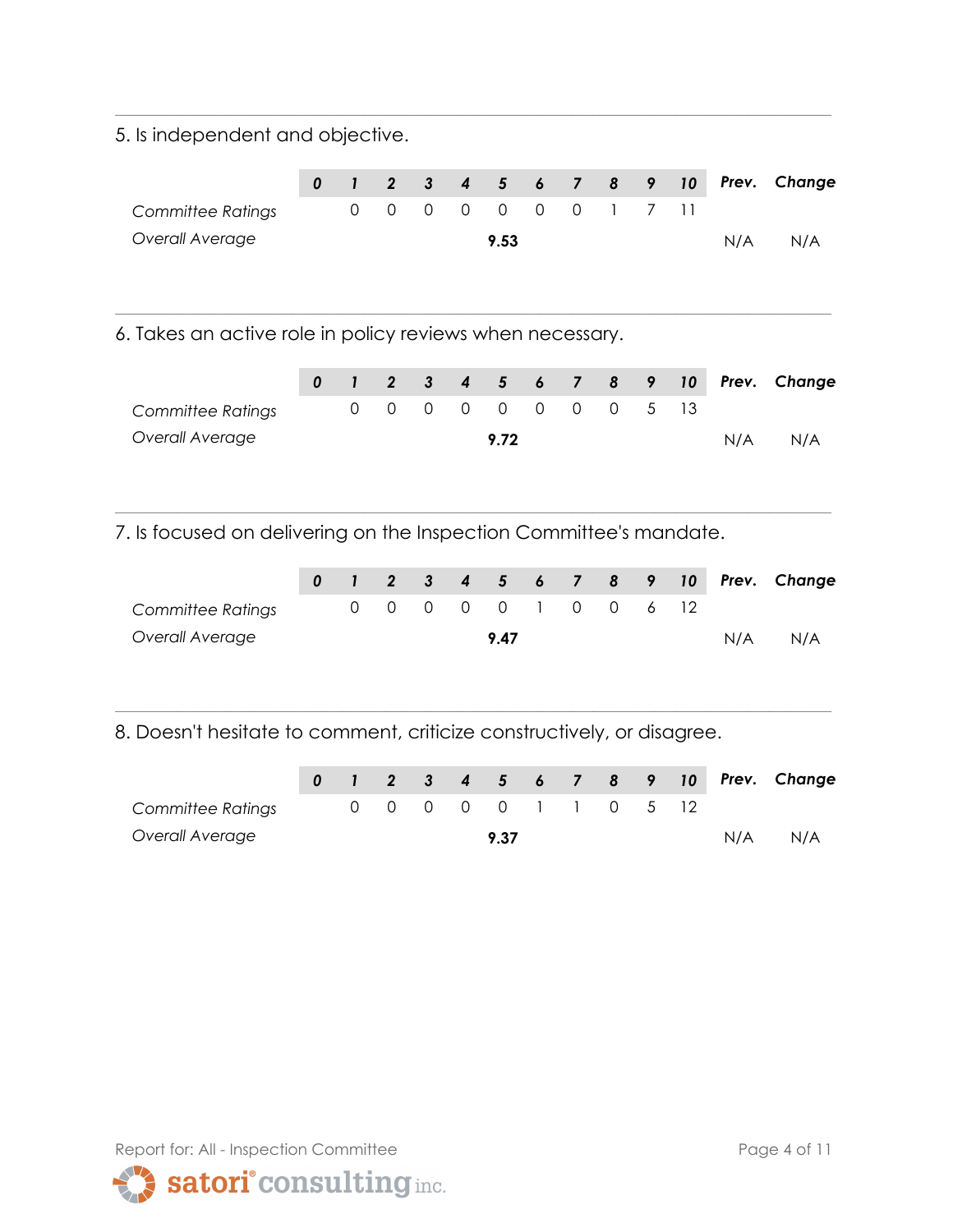# **Highest and Lowest Rated Questions**

#### **Highest Rated Questions (High to Low)**

| <b>Question</b>                                                                       | Competency       | <b>Overall</b> |
|---------------------------------------------------------------------------------------|------------------|----------------|
| 6. Takes an active role in policy reviews when necessary.                             | Self/Peer Review | 9.72           |
| 5. Is independent and objective.                                                      | Self/Peer Review | 9.53           |
| 7. Is focused on delivering on the Inspection Committee's<br>mandate.                 | Self/Peer Review | 9.47           |
| 2. Is always prepared for Inspection Committee meetings.                              | Self/Peer Review | 9.47           |
| 3. Willingly and constructively engages in difficult<br>conversations when necessary. | Self/Peer Review | 9.47           |

#### **Lowest Rated Questions (Low to High)**

| <b>Question</b>                                                                       | Competency       | <b>Overall</b> |
|---------------------------------------------------------------------------------------|------------------|----------------|
| 4. Actively participates in all Inspection Committee<br>discussions.                  | Self/Peer Review | 9.16           |
| 1. Participates with a good balance of listening and talking.                         | Self/Peer Review | 9.37           |
| 8. Doesn't hesitate to comment, criticize constructively, or<br>disagree.             | Self/Peer Review | 9.37           |
| 7. Is focused on delivering on the Inspection Committee's<br>mandate.                 | Self/Peer Review | 9.47           |
| 2. Is always prepared for Inspection Committee meetings.                              | Self/Peer Review | 9.47           |
| 3. Willingly and constructively engages in difficult<br>conversations when necessary. | Self/Peer Review | 9.47           |

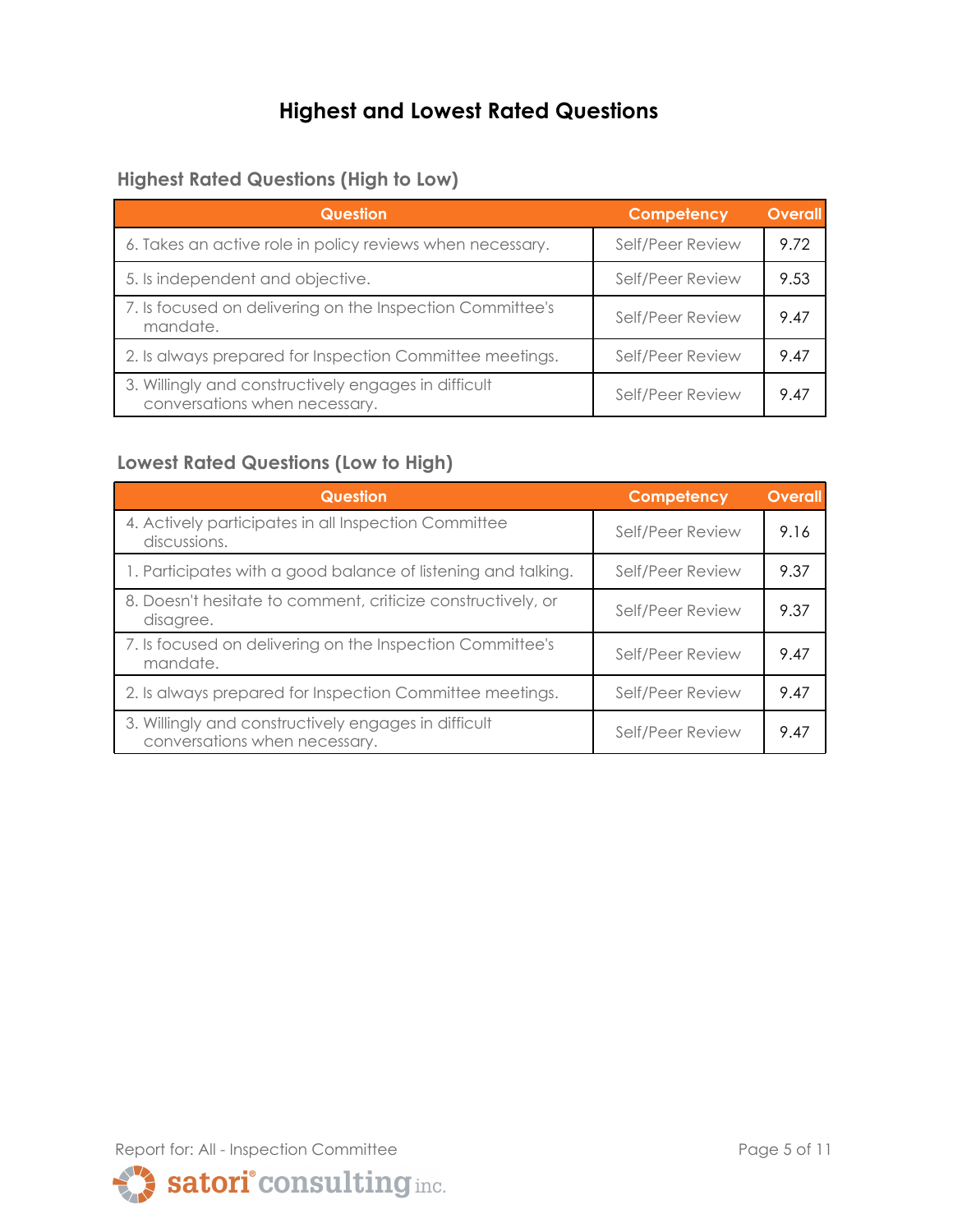**Inspection Committee Effectiveness**

Report for: All - Inspection Committee Page 6 of 11 Satori<sup>°</sup> consulting inc.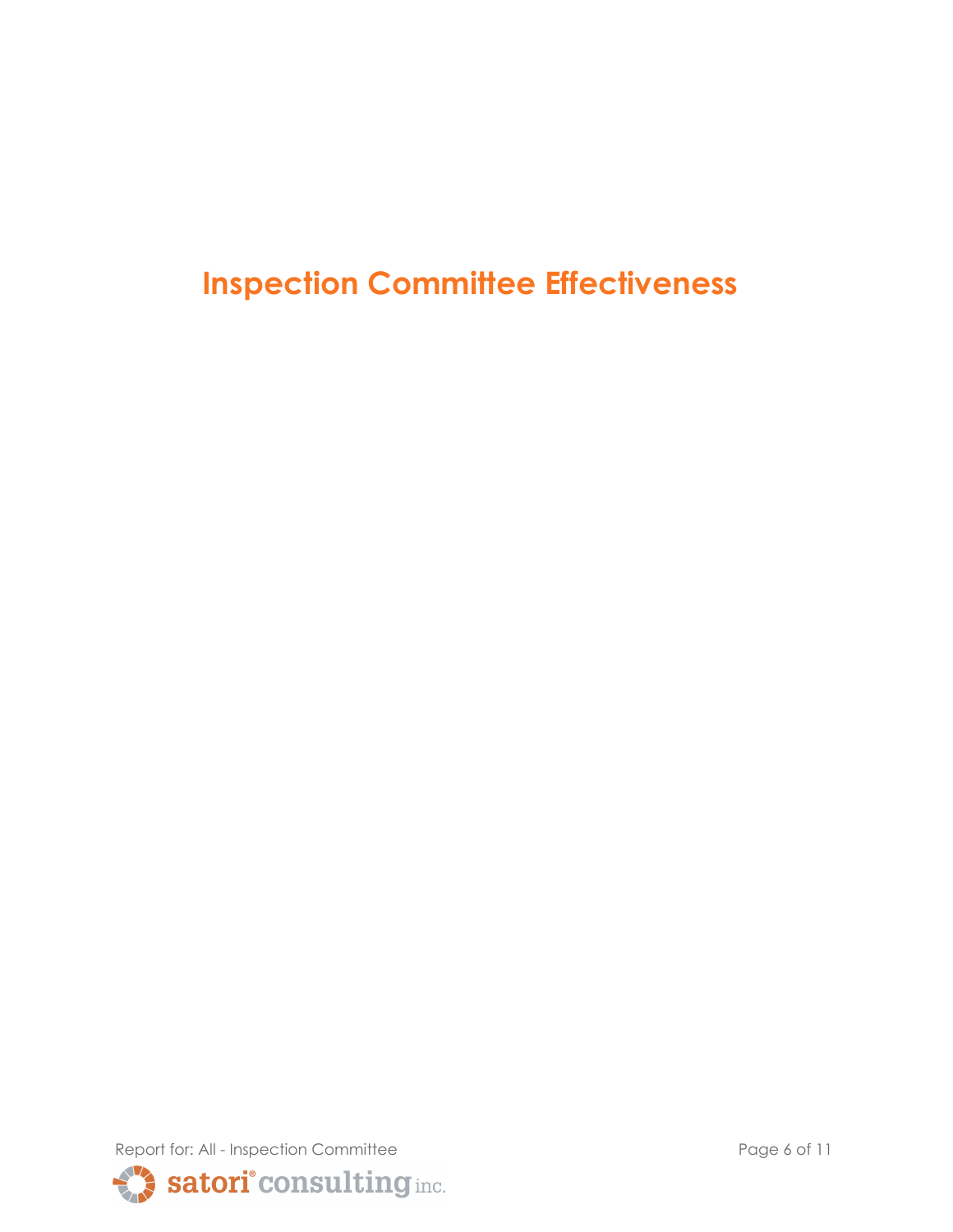# **Average Rating by Competencies**



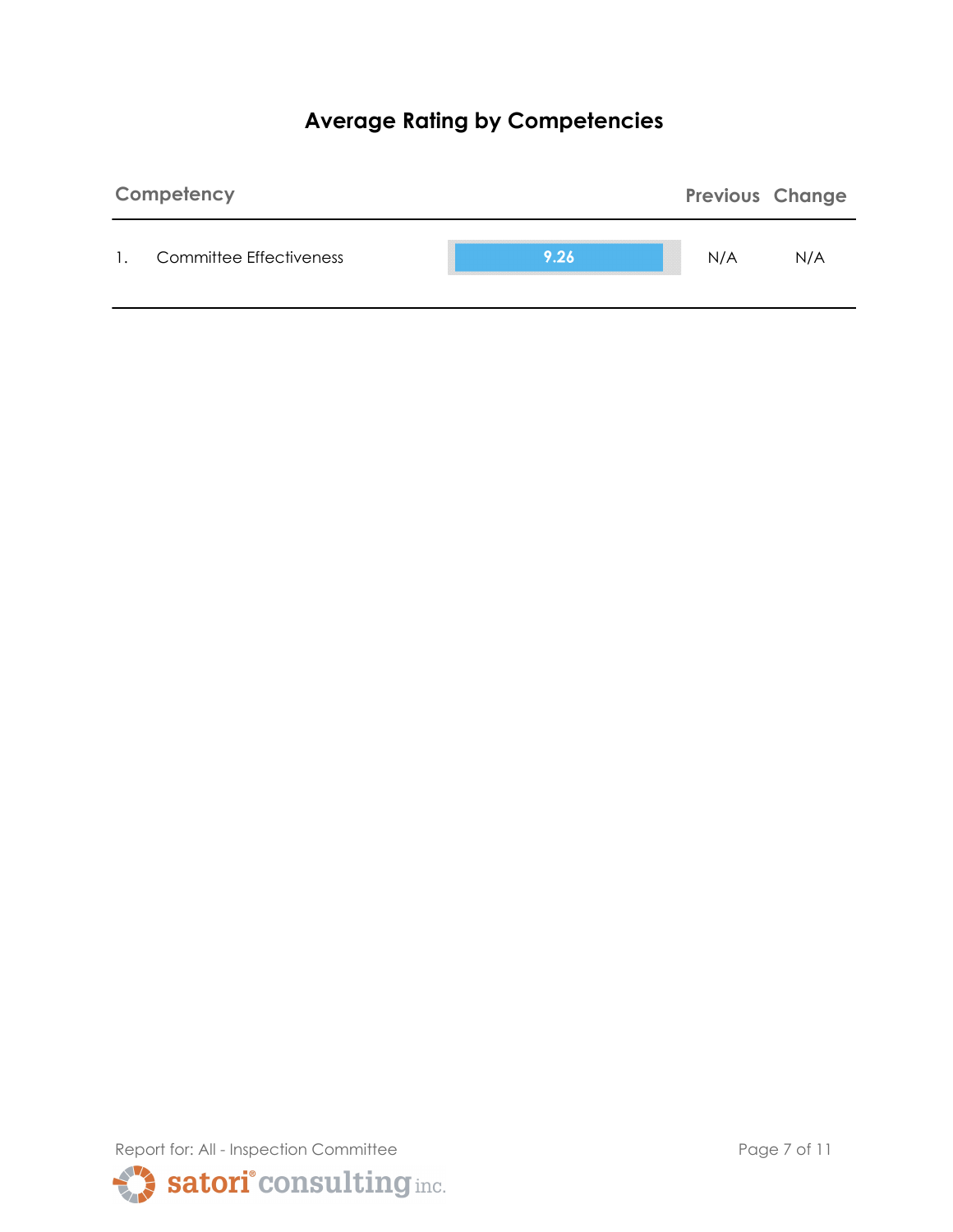## **Competencies**

### **Inspection Committee Effectiveness**

1. The Inspection Committee effectively discharges its responsibilities as set out in the committee terms of reference.

**\_\_\_\_\_\_\_\_\_\_\_\_\_\_\_\_\_\_\_\_\_\_\_\_\_\_\_\_\_\_\_\_\_\_\_\_\_\_\_\_\_\_\_\_\_\_\_\_\_\_\_\_\_\_\_\_\_\_\_\_\_\_\_\_\_\_\_\_\_**

|                                                                                                    | 0 | $\mathbf{I}$ | $\boldsymbol{2}$ | $\mathbf{3}$   | 4                | 5              | $\boldsymbol{6}$ | $\overline{7}$          | 8              | 9              | 10 | Prev. | Change |
|----------------------------------------------------------------------------------------------------|---|--------------|------------------|----------------|------------------|----------------|------------------|-------------------------|----------------|----------------|----|-------|--------|
| <b>Committee Ratings</b>                                                                           |   | $\mathbf 0$  | $\mathbf 0$      | $\overline{0}$ | $\mathbf 0$      | $\mathbf 0$    | $\mathbf 0$      | $\mathbf 0$             | $\mathbf 0$    | 1              | 3  |       |        |
| Overall Average                                                                                    |   |              |                  |                |                  | 9.75           |                  |                         |                |                |    | N/A   | N/A    |
| 2. The composition of the Inspection Committee provides for strong<br>governance.                  |   |              |                  |                |                  |                |                  |                         |                |                |    |       |        |
|                                                                                                    | 0 | $\mathbf{I}$ | $\overline{2}$   | $\mathbf{3}$   | $\boldsymbol{4}$ | $5\phantom{1}$ | $\boldsymbol{6}$ | $\overline{\mathbf{z}}$ | 8              | 9              | 10 | Prev. | Change |
| <b>Committee Ratings</b>                                                                           |   | $\mathbf 0$  | $\mathbf 0$      | $\mathbf 0$    | $\mathbf 0$      | $\overline{0}$ | $\overline{0}$   | $\mathbf 0$             | $\overline{0}$ | 1              | 3  |       |        |
| Overall Average                                                                                    |   |              |                  |                |                  | 9.75           |                  |                         |                |                |    | N/A   | N/A    |
| 3. All members of the Inspection Committee actively participate and contribute<br>to meetings.     |   |              |                  |                |                  |                |                  |                         |                |                |    |       |        |
|                                                                                                    | 0 | $\mathbf{I}$ | $\overline{2}$   | $\mathbf{3}$   | $\boldsymbol{4}$ | 5              | $\boldsymbol{6}$ | $\overline{7}$          | 8              | 9              | 10 | Prev. | Change |
| <b>Committee Ratings</b>                                                                           |   | $\mathbf 0$  | $\mathsf O$      | $\overline{0}$ | $\mathbf 0$      | $\mathbf 0$    | $\overline{0}$   | $\mathbf 0$             | 3              | $\overline{0}$ | 1  |       |        |
| Overall Average                                                                                    |   |              |                  |                |                  | 8.5            |                  |                         |                |                |    | N/A   | N/A    |
| 4. Sufficient time allowed to enable the Inspection Committee to undertake<br>fulsome discussions. |   |              |                  |                |                  |                |                  |                         |                |                |    |       |        |

|                   |  |  |  |  |                     |  |     | 0 1 2 3 4 5 6 7 8 9 10 Prev. Change |
|-------------------|--|--|--|--|---------------------|--|-----|-------------------------------------|
| Committee Ratings |  |  |  |  | 0 0 0 0 0 1 0 0 0 3 |  |     |                                     |
| Overall Average   |  |  |  |  |                     |  | N/A | N/A                                 |



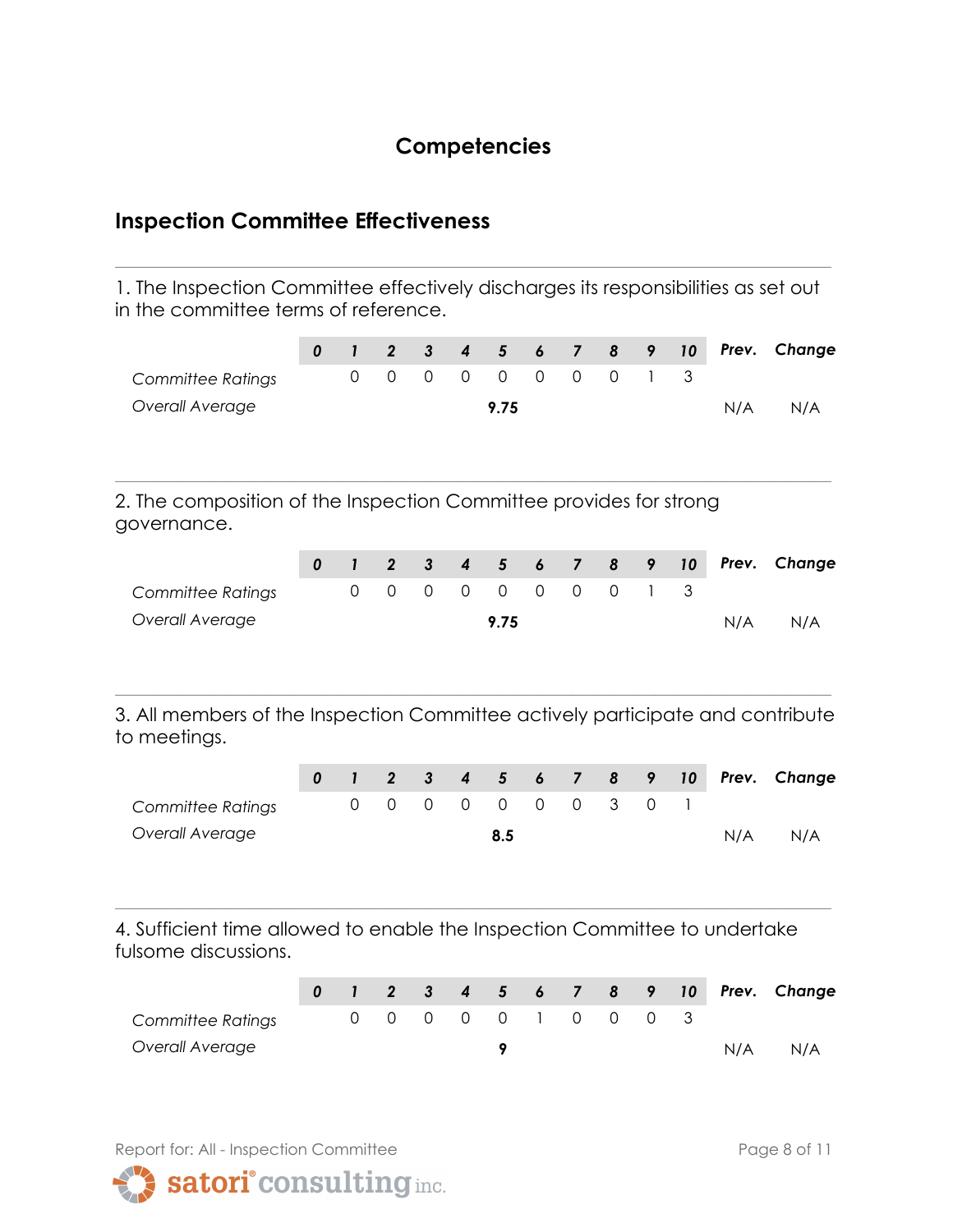5. All members are prepared for Inspection Committee meetings.

|                   |  |  |                     |  |  |     | 0 1 2 3 4 5 6 7 8 9 10 Prev. Change |
|-------------------|--|--|---------------------|--|--|-----|-------------------------------------|
| Committee Ratings |  |  | 0 0 0 0 0 0 0 0 2 2 |  |  |     |                                     |
| Overall Average   |  |  | 9.5                 |  |  | N/A | N/A                                 |
|                   |  |  |                     |  |  |     |                                     |
|                   |  |  |                     |  |  |     |                                     |

**\_\_\_\_\_\_\_\_\_\_\_\_\_\_\_\_\_\_\_\_\_\_\_\_\_\_\_\_\_\_\_\_\_\_\_\_\_\_\_\_\_\_\_\_\_\_\_\_\_\_\_\_\_\_\_\_\_\_\_\_\_\_\_\_\_\_\_\_\_**

6. All members attend Inspection Committee meetings. (As set out in by-laws)

|                   |  |  |                     |  |  |     | 0 1 2 3 4 5 6 7 8 9 10 Prev. Change |
|-------------------|--|--|---------------------|--|--|-----|-------------------------------------|
| Committee Ratings |  |  | 0 0 0 0 0 0 0 2 2 0 |  |  |     |                                     |
| Overall Average   |  |  | 8.5                 |  |  | N/A | N/A                                 |

7. Appropriately advises on and recommends to Council the requirements for, and policies and procedures relating to the Inspection Program of the College.

**\_\_\_\_\_\_\_\_\_\_\_\_\_\_\_\_\_\_\_\_\_\_\_\_\_\_\_\_\_\_\_\_\_\_\_\_\_\_\_\_\_\_\_\_\_\_\_\_\_\_\_\_\_\_\_\_\_\_\_\_\_\_\_\_\_\_\_\_\_**

|                   |  |  |                     |  |  |     | 0 1 2 3 4 5 6 7 8 9 10 Prev. Change |
|-------------------|--|--|---------------------|--|--|-----|-------------------------------------|
| Committee Ratings |  |  | 0 0 0 0 0 0 0 1 0 3 |  |  |     |                                     |
| Overall Average   |  |  | 9.5                 |  |  | N/A | N/A                                 |

**\_\_\_\_\_\_\_\_\_\_\_\_\_\_\_\_\_\_\_\_\_\_\_\_\_\_\_\_\_\_\_\_\_\_\_\_\_\_\_\_\_\_\_\_\_\_\_\_\_\_\_\_\_\_\_\_\_\_\_\_\_\_\_\_\_\_\_\_\_**

8. Adequately trains appropriate individuals as inspectors.

|                   |  |  |      |  |                     |  |     | 0 1 2 3 4 5 6 7 8 9 10 Prev. Change |
|-------------------|--|--|------|--|---------------------|--|-----|-------------------------------------|
| Committee Ratings |  |  |      |  | 0 0 0 0 0 0 1 0 1 1 |  |     |                                     |
| Overall Average   |  |  | 8.67 |  |                     |  | N/A | N/A                                 |

9. The Inspection Committee bi-annually reviews relevant regulations made under the Naturopathy Act, 2007.

**\_\_\_\_\_\_\_\_\_\_\_\_\_\_\_\_\_\_\_\_\_\_\_\_\_\_\_\_\_\_\_\_\_\_\_\_\_\_\_\_\_\_\_\_\_\_\_\_\_\_\_\_\_\_\_\_\_\_\_\_\_\_\_\_\_\_\_\_\_**

|                   |  |  |      |                     |  |     | 0 1 2 3 4 5 6 7 8 9 10 Prev. Change |
|-------------------|--|--|------|---------------------|--|-----|-------------------------------------|
| Committee Ratings |  |  |      | 0 0 0 0 0 0 0 1 0 2 |  |     |                                     |
| Overall Average   |  |  | 9.33 |                     |  | N/A | N/A                                 |

Report for: All - Inspection Committee **Page 9 of 11** Page 9 of 11



satori<sup>°</sup> consulting inc.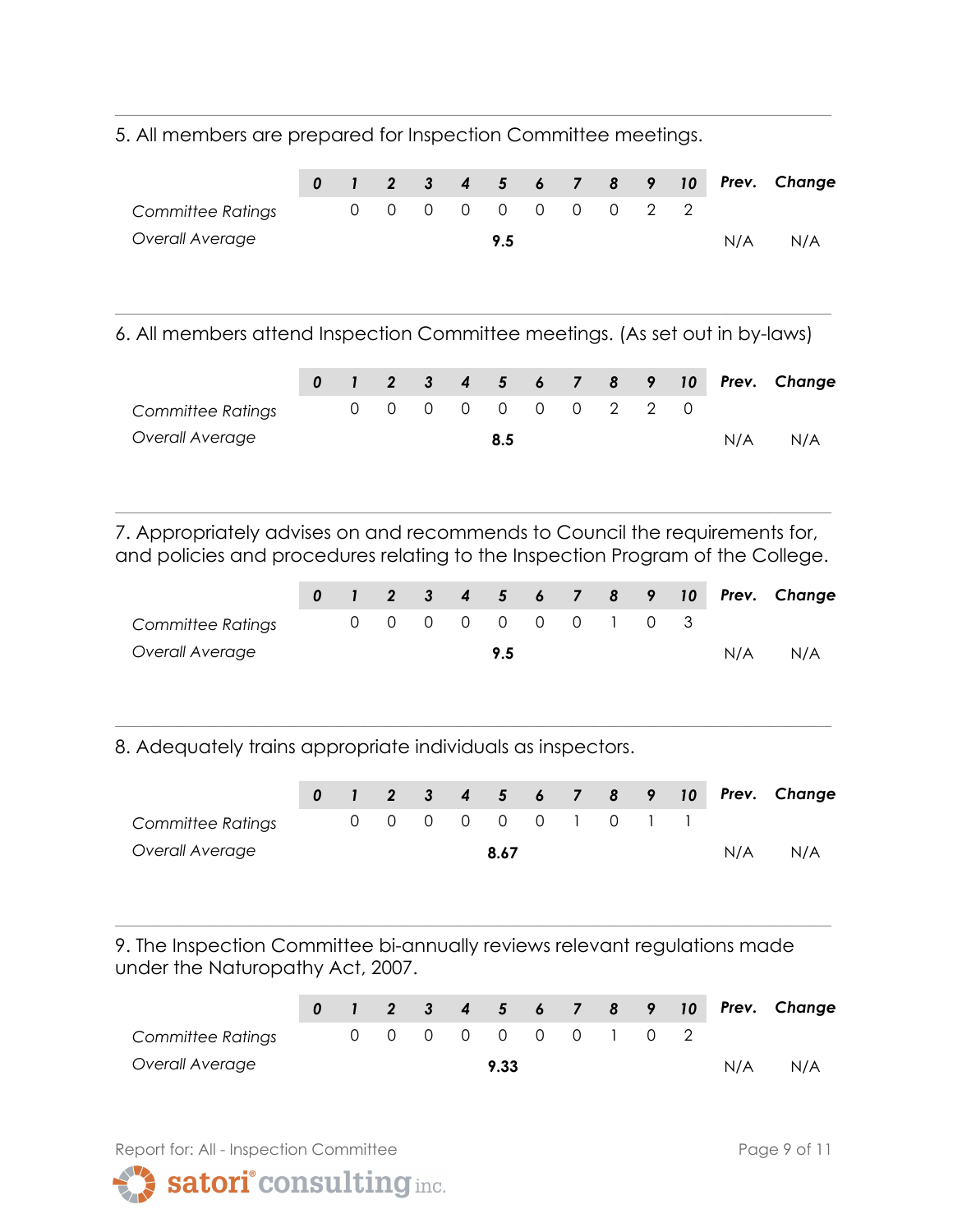10. Annually reviews all program policies and related procedures and appropriately reported outcome to Council.

**\_\_\_\_\_\_\_\_\_\_\_\_\_\_\_\_\_\_\_\_\_\_\_\_\_\_\_\_\_\_\_\_\_\_\_\_\_\_\_\_\_\_\_\_\_\_\_\_\_\_\_\_\_\_\_\_\_\_\_\_\_\_\_\_\_\_\_\_\_**

|                                                                                           | 0 | $\mathbf{I}$ | $\overline{2}$      | $\mathbf{3}$ | 4                | 5              | 6              | $\overline{7}$ | 8              | 9              | 10 | Prev. | Change |
|-------------------------------------------------------------------------------------------|---|--------------|---------------------|--------------|------------------|----------------|----------------|----------------|----------------|----------------|----|-------|--------|
| <b>Committee Ratings</b>                                                                  |   | $\mathbf 0$  | $\mathsf{O}\xspace$ | $\mathbf 0$  | $\overline{0}$   | $\overline{0}$ | $\overline{0}$ | $\overline{0}$ | 1              | $\overline{0}$ | 3  |       |        |
| Overall Average                                                                           |   |              |                     |              |                  | 9.5            |                |                |                |                |    | N/A   | N/A    |
| 11. Ensures that adequate inspections are undertaken and completed in a<br>timely manner. |   |              |                     |              |                  |                |                |                |                |                |    |       |        |
|                                                                                           | 0 | $\mathbf{I}$ | $\boldsymbol{2}$    | $\mathbf{3}$ | $\boldsymbol{4}$ | 5              | 6              | $\overline{7}$ | 8              | 9              | 10 | Prev. | Change |
| <b>Committee Ratings</b>                                                                  |   | $\mathbf 0$  | $\mathbf 0$         | $\mathbf 0$  | $\Omega$         | $\Omega$       | $\overline{0}$ | $\mathbf 0$    | $\overline{0}$ | 3              |    |       |        |
| Overall Average                                                                           |   |              |                     |              |                  | 9.25           |                |                |                |                |    | N/A   | N/A    |
| 12. Appropriately and timely addresses inspection reports.                                |   |              |                     |              |                  |                |                |                |                |                |    |       |        |
|                                                                                           | 0 | $\mathbf{I}$ | $\overline{2}$      | $\mathbf{3}$ | $\boldsymbol{4}$ | 5              | 6              | $\overline{7}$ | 8              | 9              | 10 | Prev. | Change |
| <b>Committee Ratings</b>                                                                  |   | $\Omega$     | $\mathbf 0$         | $\Omega$     | $\Omega$         | $\Omega$       | $\mathbf 0$    | $\Omega$       | $\overline{O}$ |                | 3  |       |        |
| Overall Average                                                                           |   |              |                     |              |                  | 9.75           |                |                |                |                |    | N/A   | N/A    |

13. Please provide any additional feedback about the Inspection Committee that you would like to share.

**\_\_\_\_\_\_\_\_\_\_\_\_\_\_\_\_\_\_\_\_\_\_\_\_\_\_\_\_\_\_\_\_\_\_\_\_\_\_\_\_\_\_\_\_\_\_\_\_\_\_\_\_\_\_\_\_\_\_\_\_\_\_\_\_\_\_\_\_\_**

**■**

- Not sure about bi-annual review of regulations. Not involved with the training of inspectors
- **■** This committee works very well together, and offers support and feedback continually. The parlay is always pleasant, cooperative and constructive. It is a pleasure to work with my peers on this Committee.